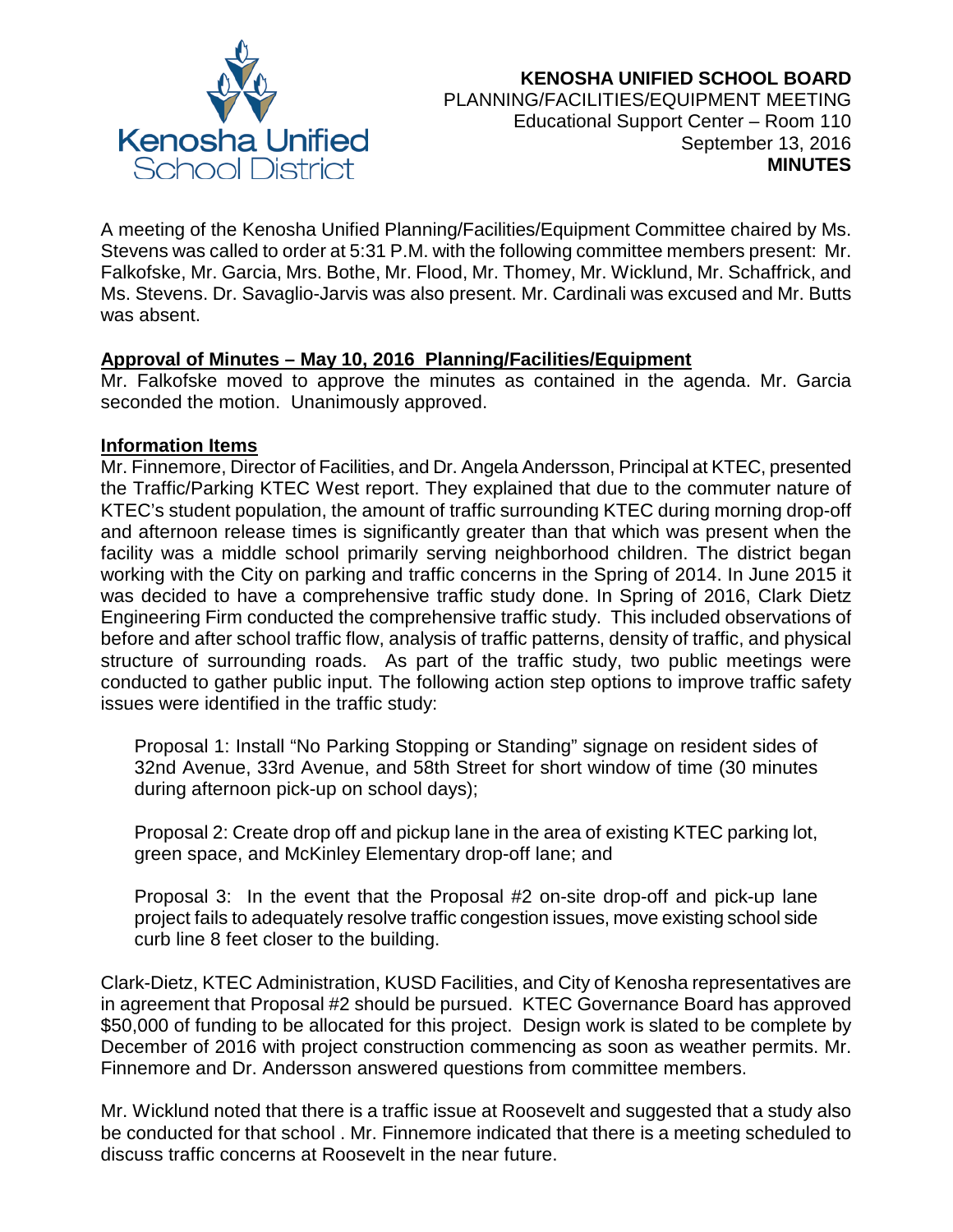Mr. Finnemore presented the Outdoor Athletic Project Update. He noted that occupancy has taken place at Tremper/Ameche Field, that occupancy will take place in approximately one week at the Bradford stadium, with their first game taking place on 9/22, and occupancy for Bullen will take place in mid-October.

Mr. Finnemore presented the Utility and Energy Savings Program Report. He noted that 6% of the overall utility budget as compared to 5% last year has been spent this year. He indicated that this increase was a result in an increased use of air conditioning due to the very warm summer.

#### **Future Agenda Items**

Mr. Wicklund requested that a Roosevelt Traffic Update, which was mentioned earlier, be added to the future agenda items. Mr. Flood requested an update on the Bradford and Tremper auditoriums. Ms. Stevens indicated that she had questions related to a few of the elementary school energy projects and that she would send her questions to the Superintendent's Office.

Mr. Wicklund moved to adjourn the meeting. Mr. Falkofske seconded the motion. Unanimously approved.

Meeting adjourned at 6:15 P.M.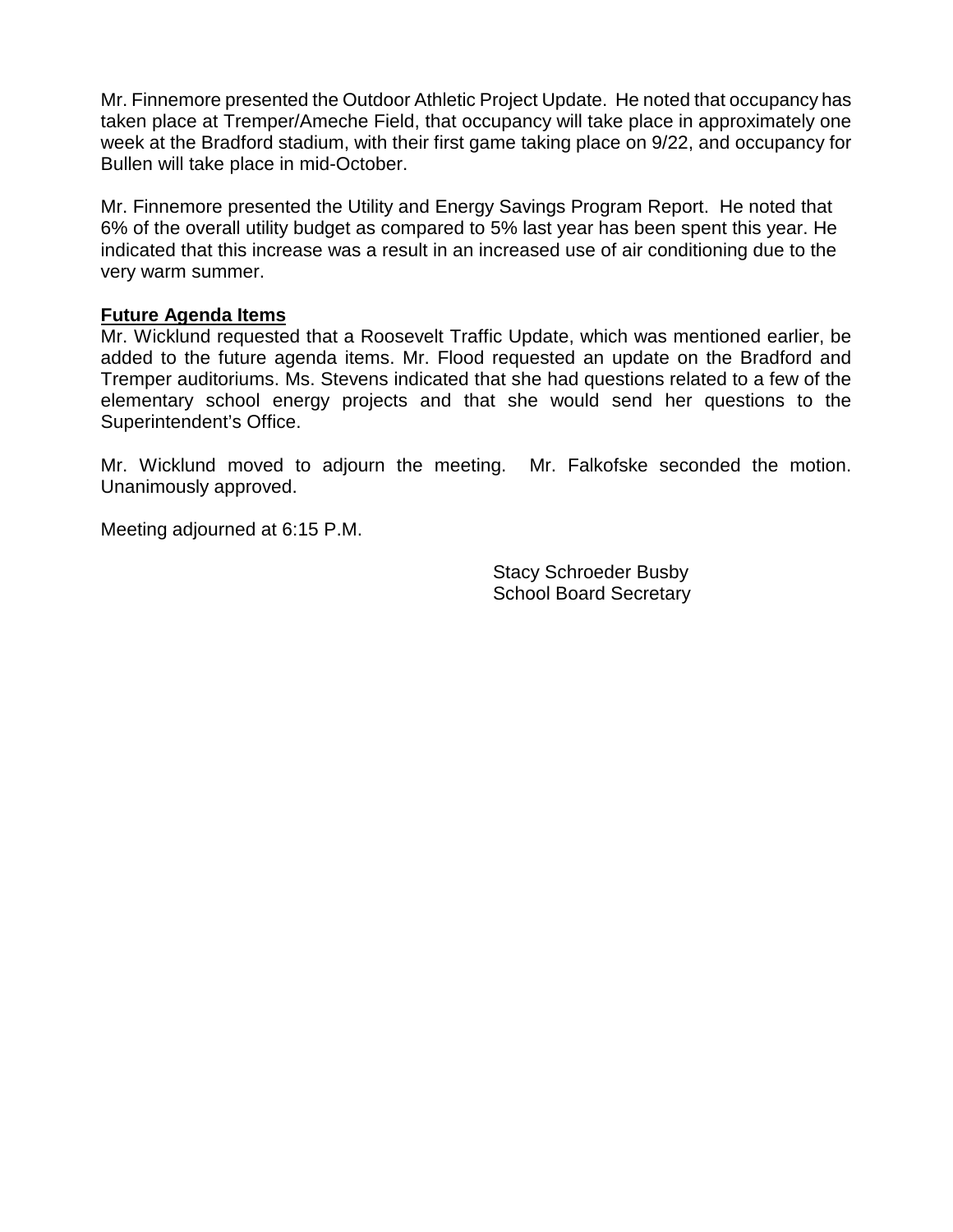

A meeting of the Kenosha Unified Personnel/Policy Committee chaired by Mrs. Snyder was called to order at 6:20 P.M. with the following committee members present: Mr. Falkofske, Mr. Kunich, Mrs. Marks, Mr. Moore, Mrs. Stephens, Mrs. Shane, Mr. Wojciechowicz, and Mrs. Snyder. Dr. Savaglio-Jarvis was also present. Mrs. Dahl was absent.

Mrs. Snyder welcomed Mrs. Marks, Mrs. Shane, and Mr. Wojciechowicz, the newly appointed community members to the committee.

#### **Approval of Minutes – July 12, 2016 and August 9, 2016 Personnel/Policy and August 9, 2016 Joint Audit/Budget/Finance and Personnel/Policy**

Mr. Falkofske moved to approve the minutes as contained in the agenda. Mr. Kunich seconded the motion. Unanimously approved.

#### **Informational Items**

There were no informational items.

#### **Future Agenda Items**

Dr. Savaglio-Jarvis indicated that the Official Third Friday Enrollment Report, Policy 5437 – Threats/Assaults, Policy 6700 – Extracurricular Activities/Programs, and the Graduation Committee Update would be presented in October.

Meeting adjourned at 6:23 P.M.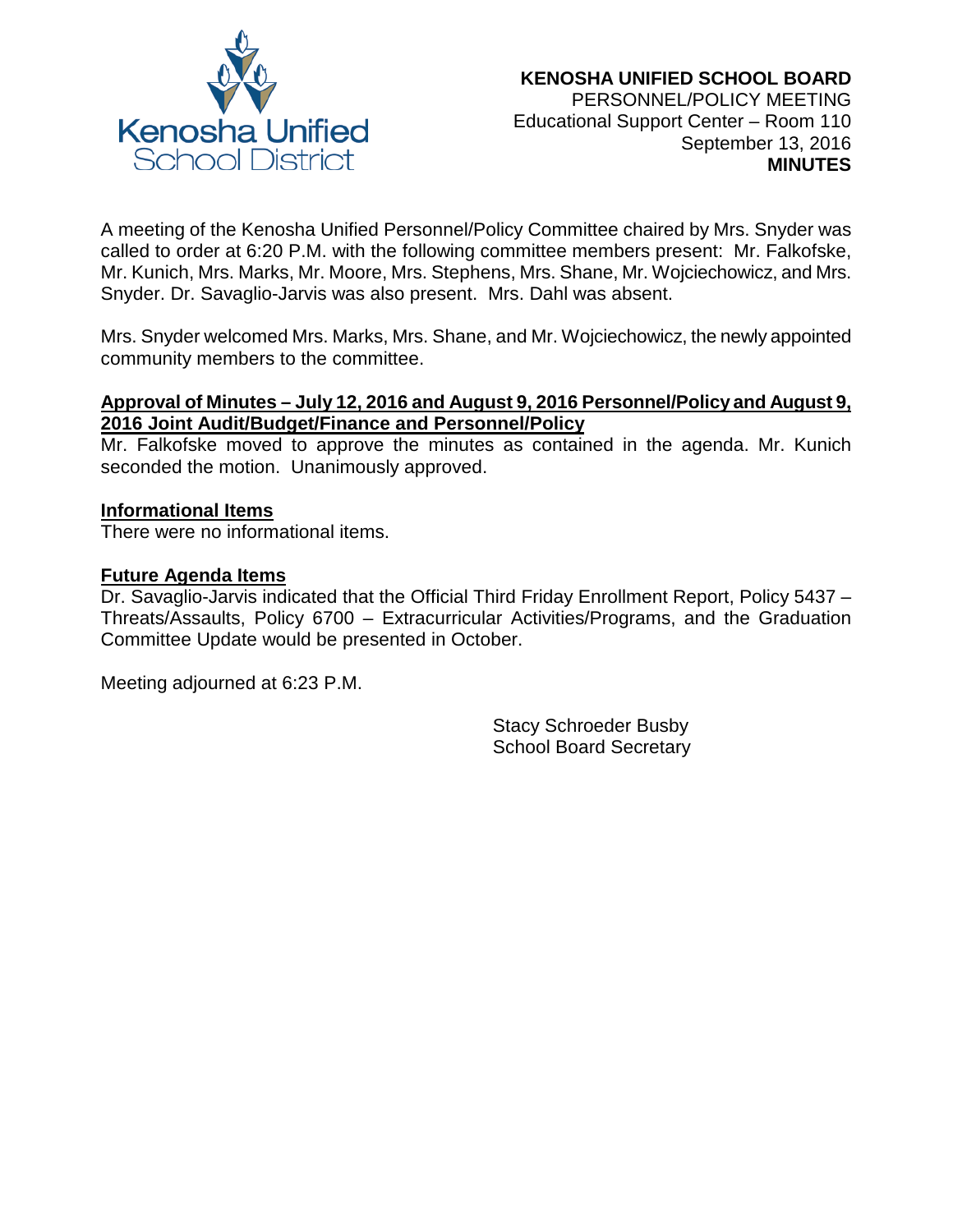

 **KENOSHA UNIFIED SCHOOL BOARD** JOINT PERSONNEL/POLICY AND CURRICULUM/PROGRAM MEETING Educational Support Center – Room 110 September 13, 2016 **MINUTES**

A joint meeting of the Kenosha Unified Personnel/Policy and Curriculum/Program Committees chaired by Mrs. Snyder was called to order at 6:26 P.M. with the following committee members present: Mr. Falkofske, Mr. Kunich, Mrs. Marks, Mr. Moore, Mrs. Stephens, Mrs. Shane, Mr. Wojciechowicz, Mr. Wade, Mr. Garcia, Dr. Evans, Mrs. Karabetsos, Dr. Werwie, Ms. Riese, and Mrs. Snyder. Dr. Savaglio-Jarvis was also present. Mrs. Hamilton was excused and Mrs. Dahl was absent.

#### **Policy and Rule 6456 – Graduation Requirements and Removal of Policy 5270 – Open Enrollment-Part Time**

Mr. Kristopher Keckler, Chief Information Officer, presented Policy and Rule 6456 – Graduation Requirements and Removal of Policy 5270 – Open Enrollment-Part Time. He noted that Policy and Rule 6456 – Graduation Requirements was last updated in July 2015. Since then, Wisconsin Act 212 has been enacted which requires students to pass (60% or high) a Civics Exam in order to receive a high school diploma from a public, charter, or choice school beginning in the 2016-2017 school year. In regards to special needs students, their IEP will govern the Civics Exam requirements. The IEP team must determine the appropriateness of administering the state Civics Exam, as well as whether it is appropriate to require that the student pass the Civics Exam in order to graduate.

The policy was also updated to note the district's requirements that a student obtain 23.5 credits for successful graduation, unless enrolled in a board-approved program, and complete a minimum of 10 hours of Community Service.

During the cross-reference validation process, it was discovered that the state statute related to part time open enrollment for students has since been updated to reflect the Wisconsin Course Options program which is aligned in Policy 6440 - Course Options Enrollment; therefore, existing Policy 5270 - Open Enrollment Part Time can be completely removed as it has not been addressed since 1998 and is now covered through the Course Options material.

Mr. Keckler answered questions from committee members.

Mr. Moore moved to forward the proposed revisions to Policy and Rule 6456 - Graduation Requirements and deletion of Policy 5270 - Open Enrollment Part-Time to the Board for approval. Mr. Garcia seconded the motion. Unanimously approved.

Mr. Falkofske moved to adjourn the meeting. Mr. Moore seconded the motion. Unanimously approved.

Meeting adjourned at 6:37 P.M.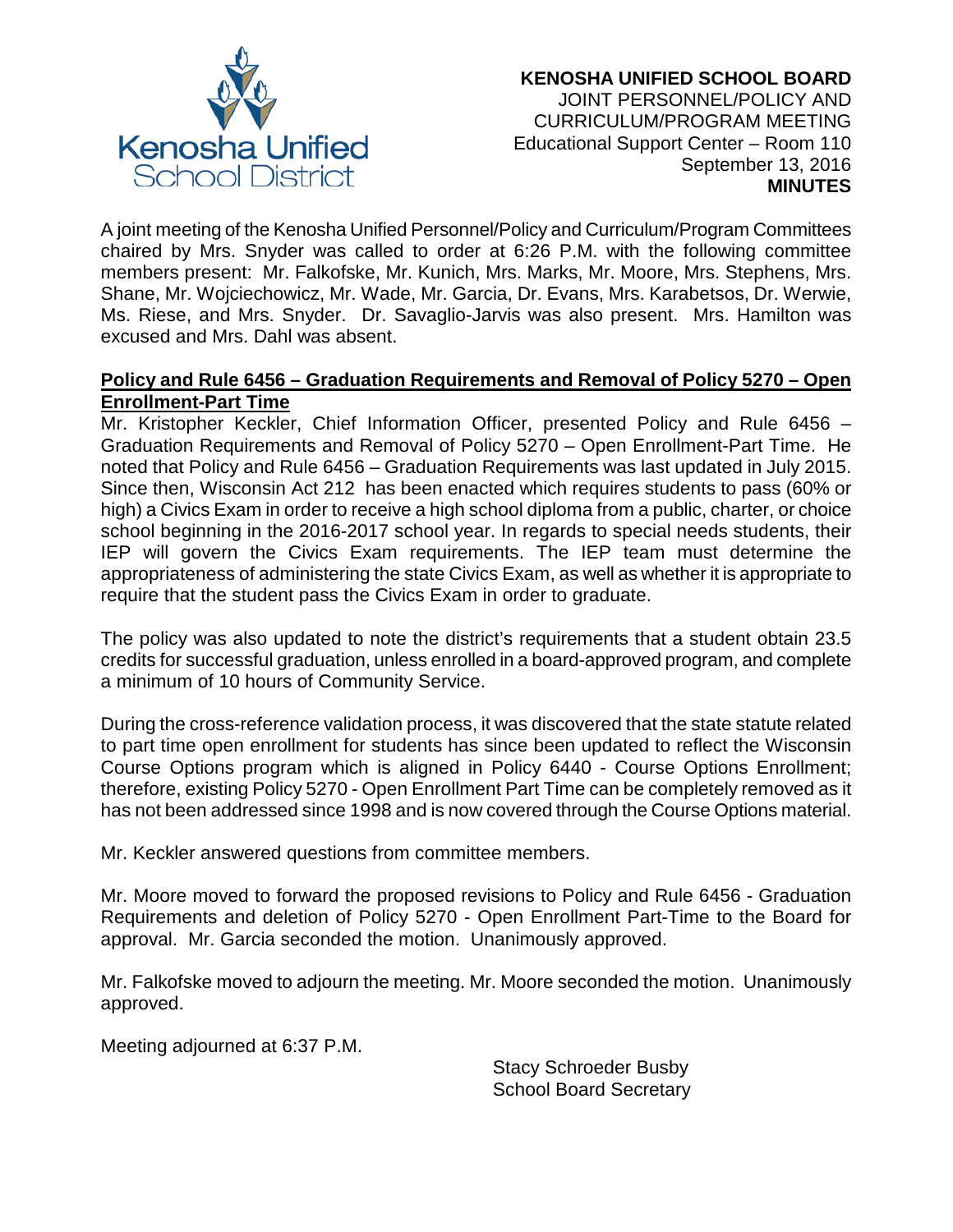

A meeting of the Kenosha Unified Curriculum/Program Committee chaired by Mr. Wade was called to order at 6:38 P.M. with the following committee members present: Mr. Garcia, Mrs. Snyder, Dr. Evans, Mrs. Karabetsos, Dr. Werwie, Ms. Riese, and Mr. Wade. Dr. Savaglio-Jarvis was also present. Mrs. Hamilton was excused.

Mrs. Snyder welcomed Dr. Evans and Dr. Werwie, the newly appointed community members to the committee.

# **Approval of Minutes – June 14, 2016 Curriculum/Program**

Mrs. Snyder moved to approve the minutes as contained in the agenda. Mrs. Karabetsos seconded the motion. Unanimously approved.

## **Informational Item**

Ms. Luanne Rohde, Director of Early Education, presented the Head Start Semi Annual Report. She noted that in order to ensure that 389 students are enrolled in Head Start for the 2016-17 school year the decision was made to expand Head Start to two additional locations-Grewenow and Vernon Elementary Schools. Compliance of the program is assessed through a monitoring system that is aligned with a comprehensive five year continuous oversight plan. Three review findings have been received thus far and the district participated in one monitoring review during the past six months. The Environmental Health and Safety review findings identified one non-compliance in which five employees hired within the past 12 months did not complete a criminal background check prior to employment. The district has since taken action and the review concerns have since been closed and no further corrective action is required at this time. Ms. Rohde answered questions from committee members.

Mrs. Heather Connolly, Principal at Frank Elementary, presented the Academic Parent-Teacher School Grant Update. She explained that the Academic Parent-Teacher Teams (APTTs) is an intentional and systematic means of increasing student academic achievement by improving the quality and quantity of parent-teacher communication and interaction. Teachers coach parents to become engaged, knowledgeable members of the academic team in three classroom APTTs meetings and one in-depth individual conference each year. She noted that in addition to APTT, there are multiple initiatives at Frank Elementary School to bolster student achievement in numeracy and literacy. These include Leveled Literacy Intervention (LLI), Fountas & Pinnell (guided reading), EL Education, Reading and Writing Workshop, Reading Workshop 2.0, Number Talks, Frayer Model for math vocabulary, Mental Math strategy teaching, Fact Masters, Accelerated Reader, Moby Max, expeditions and case studies, Journeys and EM3 curricula. Data collection at Frank Elementary has been on-going to measure the academic gains of students in pre-kindergarten through first-grade; however, it can become challenging to know which intervention to accredit gains to. Therefore, the leadership team at Frank Elementary has opted not to expand APTT to grades 2-5 for the 2016-2017 school year so that the primary grades are able to focus on the current implementation process. Mrs. Connolly answered questions from committee members and noted that an update will be given in another year.